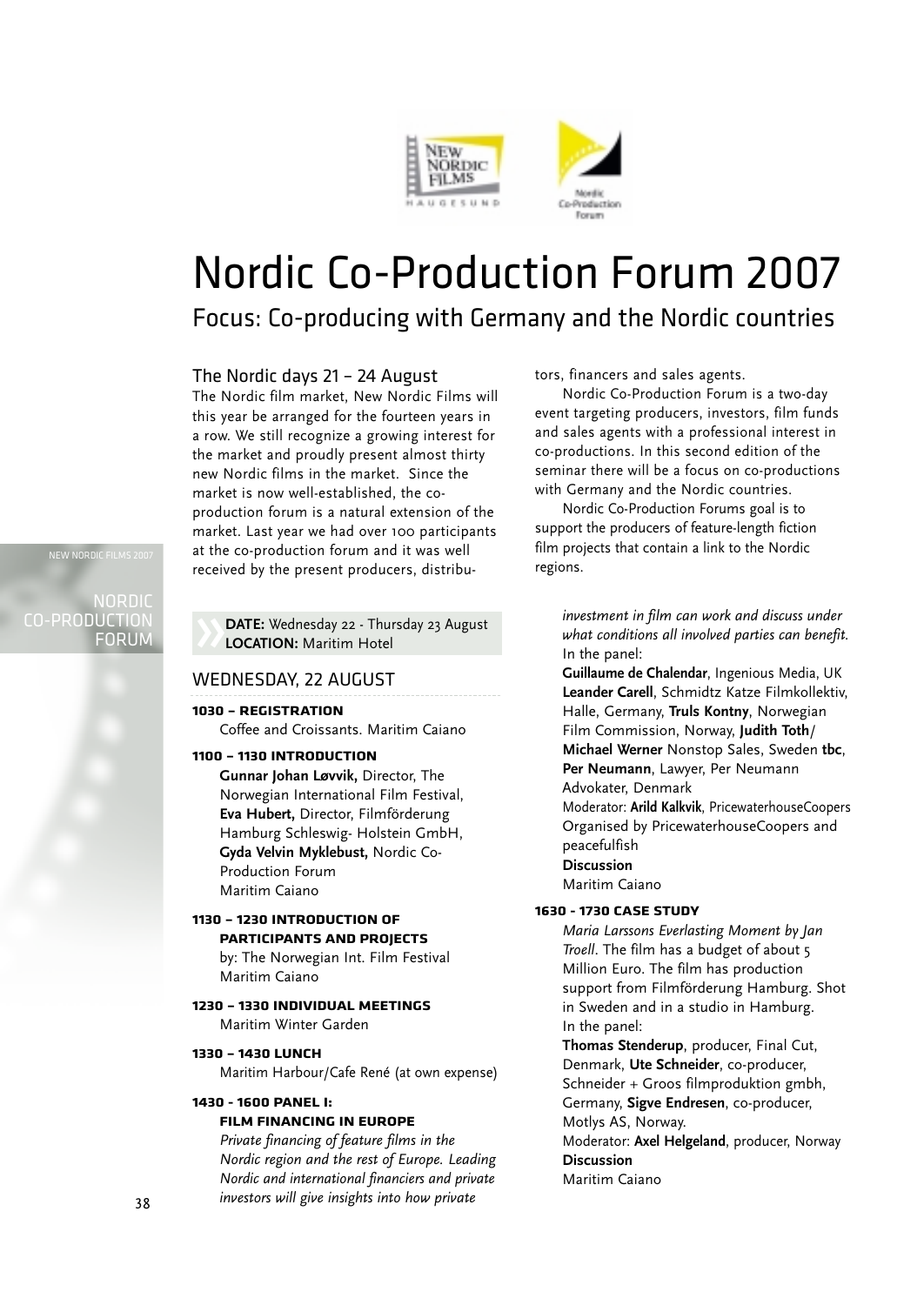#### **1730– 1830 HAPPY HOUR** Edda Tent

#### **2000 – 2200 DINNER AT THE CITY HALL**

Hosted by the German Embassy, the Mayor of Haugesund and The Norwegian Int. Film Festival

#### THURSDAY, 23 AUGUST

#### **1000 – 1015 WELCOME**

Maritim Caiano

#### **1015 – 1115 CASE STUDY**

*O'Horten by Bent Hamer* In the panel: **Bent Hamer**, Director and producer, BulBul film, Norway, **Karl Baumgartner**, producer, Pandora Filmproduktions, Germany, **Michael Weber**, Sales Agent, The Match Factory, Germany Moderator: **Jim Stark Discussion** Maritim Caiano

#### **1115 – 1130 COFFEE BREAK**

Maritim Winter Garden

#### **1130 – 1300 INDIVIDUAL MEETINGS**

Maritim Winter Garden

#### **1300 – 1400 LUNCH BREAK**

Maritim Harbour/Cafe René (at own expense)

#### **1400 – 1600 PANEL II - "INSPIRATION"**

*When inspiration faces the production stages: how can the work of an artist and her vision prevail once it enters the production system? Does this work stop being her own or does the artist still have a word to say?* **Juliette Sales**, screenwriter, UCG, France, Karl Baumgartner, Producer, Pandora Filmproduktions, Germany **Torun Lian**, Director and Screenwriter, Norway, **John M. Jacobsen**, Producer, Filmkameratene, Norway, **Bent Hamer**, Director and producer, BulBul film, Norway Moderator: **Tero Kaukemaa**, Producer, Blind Spot Pictures, Finland Held by the European Producers Club Maritim Caiano **Discussion**

**1600 – 1730 INDIVIUAL MEETINGS** Maritim Winter Garden

#### **1730 – 1830 HAPPY HOUR**  Edda tent

**1900 – 2130 BOAT TRIP** With dinner to the Viking Yard Maritim Harbour

**2130 – 0100 CLOSING PARTY** The Norwegian International Film Festival Maritim Hall

All panels, discussions and meeting will be in English language

Nordic Co-Production Forum 2007 takes place in cooperation with:



NEW NORDIC FILMS 2

NORDIC CO-PRODUCTION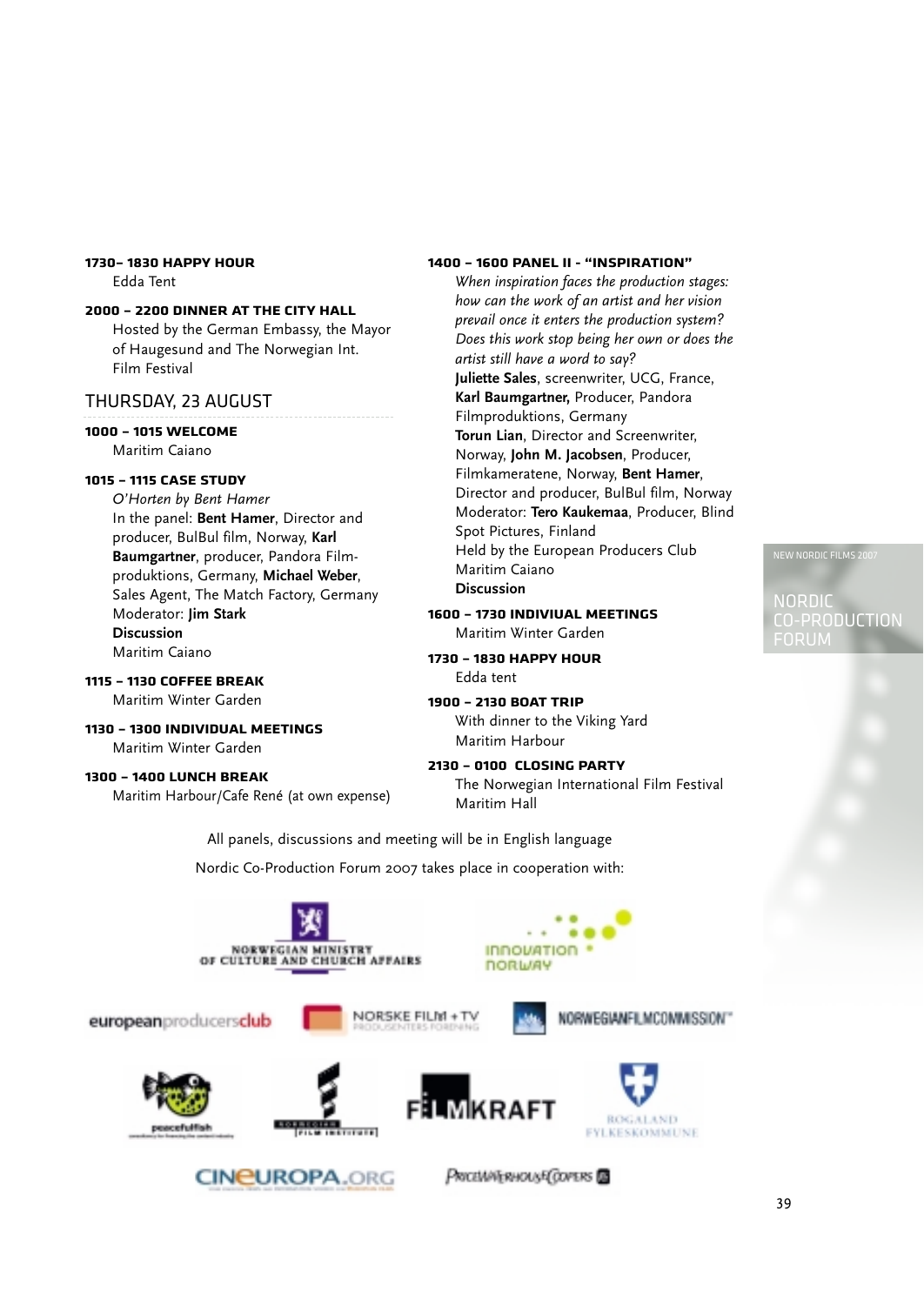# Nordic Co-Production Forum 2007

Presentation of projects

## The Iron Chariot

**DIRECTOR** TBA **PRODUCER** Odd Christian Hagen / Petter Vennerød **PROD** Oddproductions/Merkur film **COUNTRY** Norway

**A SILENTFILMMAKER** is sent to a remote island to make an horror about The Iron Chariot, and gets entagled in a murder mystery, while making the film, which becomes the ultimate evidence. Based on an int. bestseller.

# The Ballast Existence

(working title)

**DIRECTOR** Måns Mårlind/ Bjørn Stein **PRODUCER** Karl Fredrik Ulfung **PROD** Breidablick Film AB **COUNTRY** Sweden

**A YOUNG WOMAN** is commissioned by a wellloved author to explore her senses as research for an upcoming book, but is manipulated into a terrifying journey that ends in self insight, love and death

### 13 Paces without a Head-The True Story of the North Sea Pirates Klaus Störtebeker and Gödeke Michels

**DIRECTOR** Sven Taddicken **PRODUCER** Stefan Schubert, Ralph Schwingel, Björn Vosgerau **PROD** Wüste Filmproduksion **COUNTRY** Germany

**NORTH SEA, 1401:** Business is bad for formerly feared pirates Störtebeker and Michels. When they all of a sudden discover a wonder weapon, they can revive their old fame. But soon Störtebeker realises that times have changed while Michels decides to die the way he lived: As a pirate, not as a farmer!

# The French Girls

**DIRECTOR** TBA **PRODUCER** Peter Kropenin **PROD** Hob AB **COUNTRY** Sweden

**A REMARKABLE STORY** of love, friendship, survival and pride.

### Grandfather and the Wolves

**DIRECTOR** Isabel Kleefeld **PRODUCER** Thomas Springer **PROD** Tradewind Pictures Gmbh **COUNTRY** Germany

**7-YEAR-OLD** Mina is afraid of the dreadful crocodile that bites her bottom at night. Grandpa has an idea: an expedition to the top of a mountain! After that, no one needs to be afraid ever again! – However, the expedition turns out to be a far greater adventure than anyone imagined.

### Sauna

**DIRECTOR** AJ Annila **PRODUCER** Tero Kaukomaa, Jesse Fryckman **PROD** Bronson Club **COUNTRY** Finland

**A CRUEL HORROR** film bathing in the Finnish sauna culture. A story of two brothers who leave a young girl to die, and become haunted by her, as she follows them in supernatural form, her face pouring with endless filth. This filth is not easy to wash away...

# Never feed a polar bear!

**DIRECTOR** Erich Hörtnagl **PRODUCER** Michael Eckelt **PROD** Riva Filmproduktion GmbH **COUNTRY** Germany

**TRYING TO ESCAPE** from his demons a man travels to the northern end of the world and encounters the spirits of his past.

# Normal

**DIRECTOR** Julius Sevcik **PRODUCER** Karla Stojakova **PROD** Axman Production **COUNTRY** Czech Republic

*NORMAL* is taking place in Germany during the time of economical crisis in the thirties. The film tells a story of a clash of two men. Between one who believes in order and in moral behavior leading to happiness and another who has managed to be even more cruel that life itself and thanks to that prevailed over it.

NORDIC CO-PRODUCTION FORUM

NEW NORDIC FILMS 2007

40